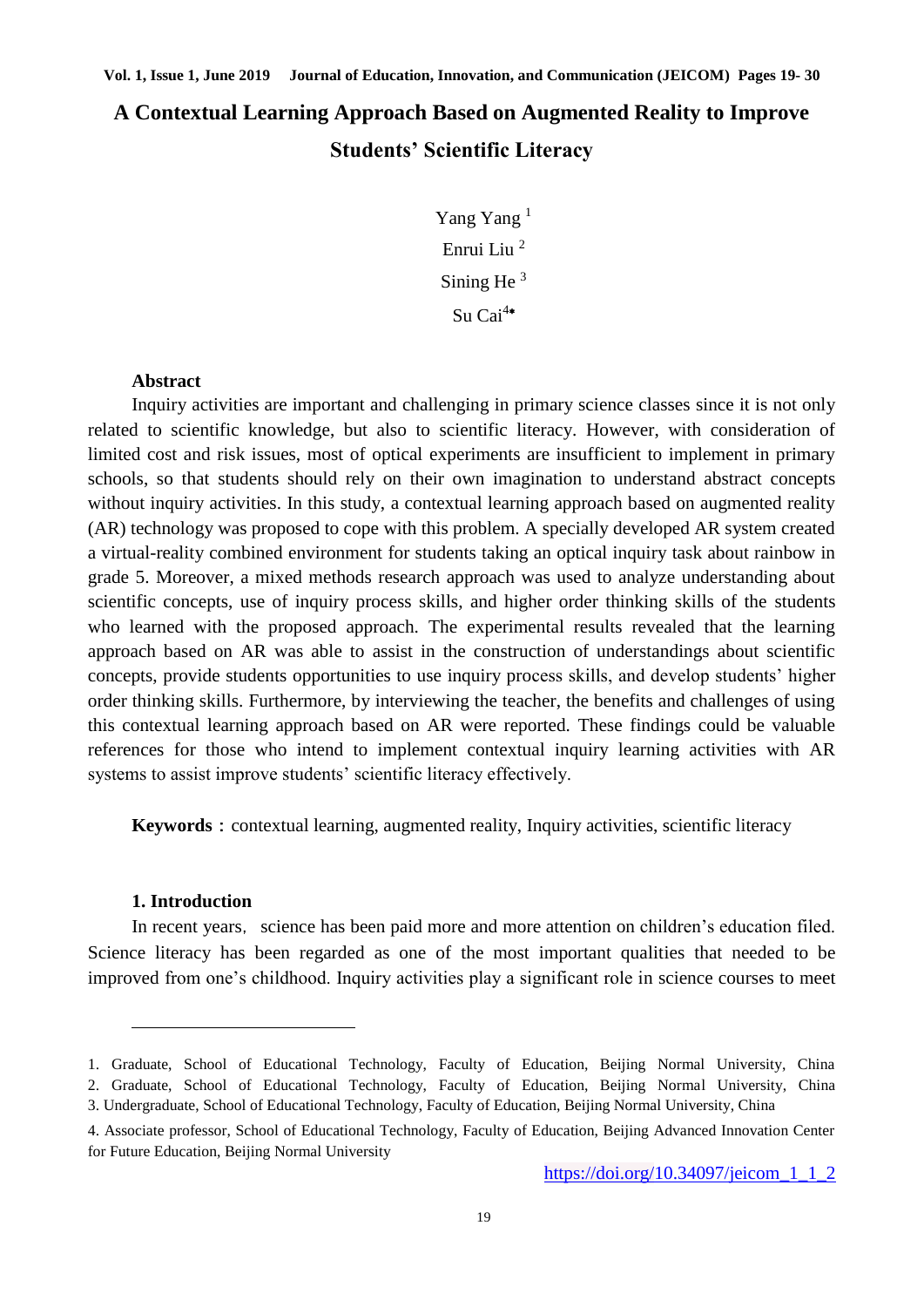the outcomes that make students not only acquire science knowledge but also develop science literacy.

However, it is not easy to carry out inquiry activities in a real class. The equipment of many experiments is so rare and expensive, that schools should take on a lot of expense to get and maintain it. Even though a school owns the equipment, the number of equipment usually won't be enough for every student to have the opportunity to experience. Besides, there are some experiments with risk factors always been cancelled, for teachers would be worried about students' operation. So interesting and worthwhile inquiry activities are difficult to implement in primary school.

Augmented Reality (AR) has been used to support students' scientific inquiry these years, and related researches have shown that the combination of AR and some instructional strategies, such as textual scaffold, collaborative scaffold and repertory grid, is able to synergistically guide students in learning process and improve their learning motivation and performance (Tarng, Ou, Lu, Shih, & Liou, 2018; Wu, Hwang, Yang, & Chen, 2018; Yoon, Anderson, Park, Elinich, & Lin, 2018). And some other studies have shown that AR plays a significant role in enhancing students' critical thinking tendency (Chang & Hwang, 2018), group self-efficacy (Chang & Hwang, 2018), concepts constructions (Enyedy, Danish, & DeLiema, 2015) and deeper understanding (Hsiao, Chang, Lin, & Wang, 2016).

In this study, we used a contextual learning approach to adapt the learning environment with AR in a fifth-grade science lesson. Moreover, a mixed methods research approach was used to analyze if activities in class effectively improve students' scientific literacy.

### **2. Literature Review**

### **2.1. Augmented Reality**

Augmented reality is a technology that supplements the real world with virtual objects and appears to coexist in the real world. A system based on AR is defined to have the following properties:(1) combines real and virtual objectives in a real environment;(2) runs interactively and synchronously; and (3) aligns real and virtual objects with each other(Azuma et al., 2001; Rt, 1997). By 2010, AR was seen in advertising, education, navigation, and information(Carmigniani, 2011). At first, AR has been used to provide more information for learning activities, and it was more widely used in sightseeing and museum guidance (Bruns, Brombach, Zeidler, & Bimber, 2007; Dunleavy, Dede, & Mitchell, 2009; Liu & Wang, 2009; Miyashita et al., 2008). Since then, the role of AR in museums and science museums has attracted researchers' attention.

Early studies took advantage of AR's character, such as visualizing invisible phenomena, to create better inquiry environments for students when visiting museums. Asai, Sugimoto, and Billinghurst (2010) superimposed the lunar surface in a real environment with AR in a science museum, which effectively inspired the collaboration between parents and their children. Takahashi, Takahashi, Kusunoki, Terano, and Inagaki (2013) presented more text information according to objects with AR to guide visitors, and the found it aroused visitors' interest and promote them construct knowledge. Yoon and Wang (2014) took on the current magnetic field according to the position of appointed objects and conclude AR's roles in science museums. They thought AR could (1) offer inquiry environments, (2) enhance students' comprehension, and (3) promote more expressions and consistency in collaboration.

Some later researches began to focus on the performance of other tools or strategies in AR inquiry environments. Heather Toomey Zimmerman et al. (2015) found that students'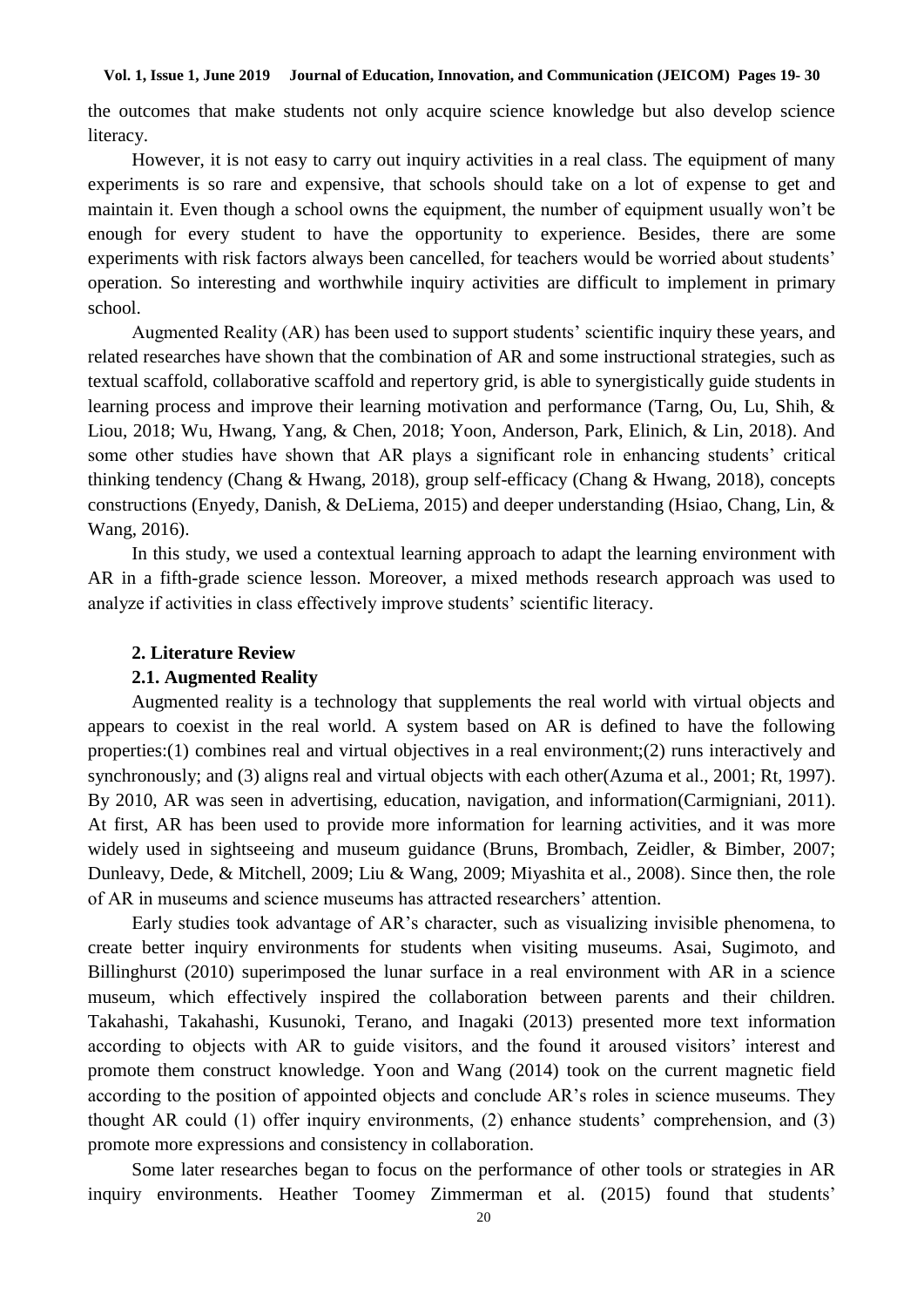understanding of concepts could be enhanced by coordinating images with actual samples. Wernhuar, Yu-Sheng, Chiu-Pin, and Kuo-Liang (2016) showed that combined with GPS, electronic compass, triaxial accelerometer or other sensors on mobile devices, AR applications could create a richer inquiry environment and provide more functions to support students' learning activities. Chen, Chou, and Huang (2016) claimed students' would have better performance if they used not only AR application but also concept map in inquiry activities. Wu, Hwang, Yang, and Chen (2018) pointed out the repertory grid into an AR application also could improve students' learning performance.

In recent years, sites that researchers attempted to use AR have been extended from museums to outdoors and classrooms. H. T. Zimmerman, Land, and Jung (2016) designed an AR application that can present biology information about trees based on trees' location in a botanical garden to study which factors can facilitate learning. Chang and Hwang (2018) used AR to guide students to operate in a flipped learning. Wu et al. (2018) brought AR into a classroom activity to help students know more information about butterflies based on their specimens.

In summary, AR has been paid much attention in primary science education for long years, and its potential in assisting in setting up inquiry environments has been revealed. However, previous studies often ignored the integration of AR-based activities into the daily teaching process. In this study, we used a specially developed learning approach to ensure the full use of AR.

#### **2.2. Contextual Learning Approach**

To fully take AR's advantages in inquiry activities in science teaching, a contextual learning approach can be implemented to control process. Contextual approaches are one kind of learning approaches that give a chance to construct the knowledge(Kusmayadi, Riyadi, Kartikaningtyas, & Kusmayadi, 2017). As learning can be conceptualized as a contextually driven effort to make meaning in order to survive and prosper within the world(Falk & Dierking, 2000), presenting essential information in the environment and inspiring learners to inquiry actively are the cores of a contextual learning approach, which are also very consistent with the characteristics of AR technology.

The 5E teaching model is a widely used and modified one among leaning approaches towards inquiry activities in science education(Bybee, 2014). BSCS(Biological Science Curriculum Study) in America put forward and developed the 5E model based on related theories of learning psychology and constructivism, which stated a learning sequence that can help students construct their understandings and come up with new ideas from experience(NASA, 2008). There are 5 activities in the sequence, engagement, exploration, explanation, elaboration and evaluation(NASA, 2008). To integrate AR technology well with science education, we developed a contextual learning approach by adjusting the 5E model based on contextual learning, as shown in [Figure 1.](#page-2-0)



<span id="page-2-0"></span>Figure 1 the contextual learning approach

The contextual learning approach consists of three phases, experience phase, inquiry phase and apply phase. In the experience phase of the contextual learning approach, learners will be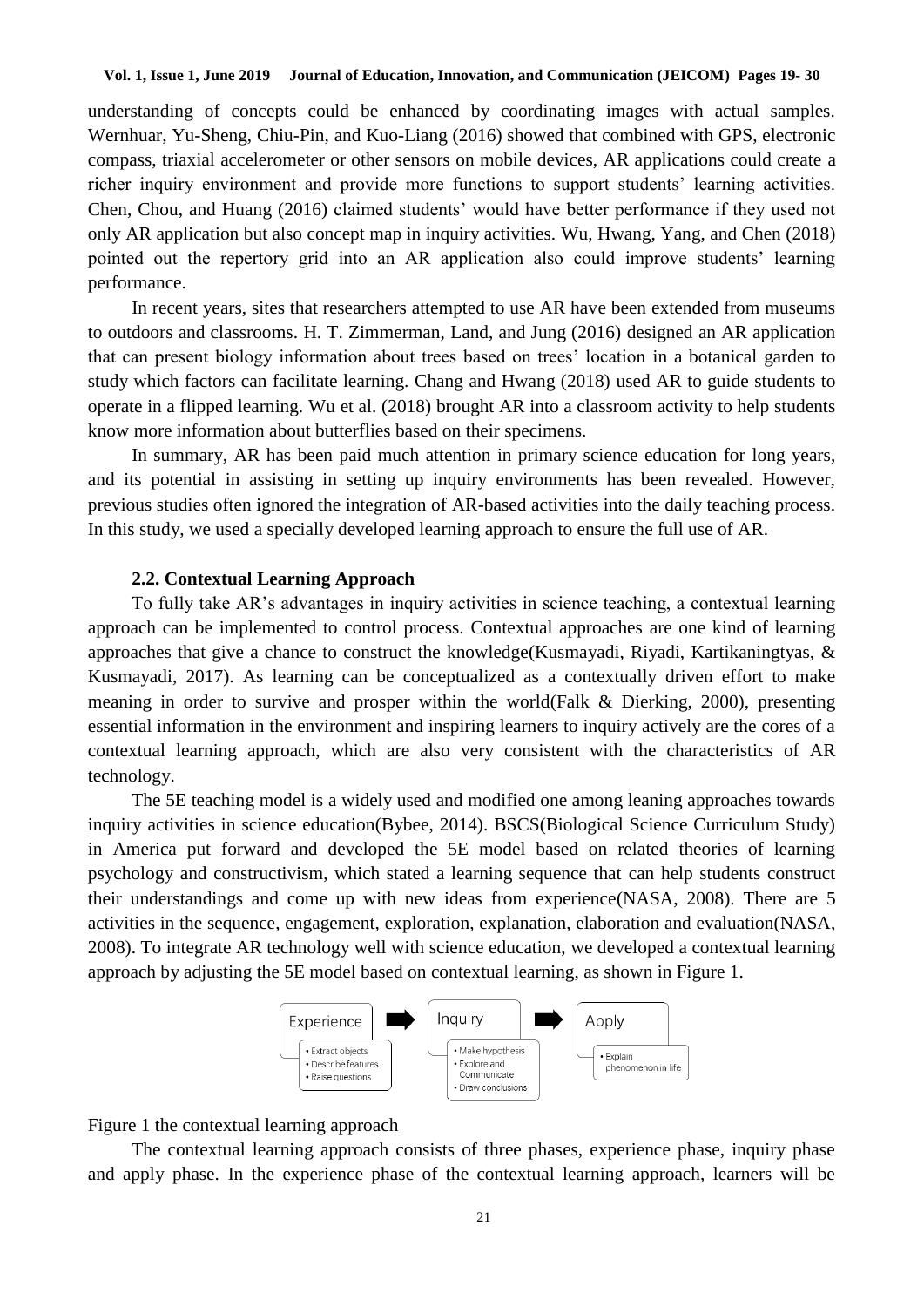motivated to participate in the activities in a unique way. By the use of AR, leaners will be placed in a virtual-real combined environment including important information, and they will be inspired to raise questions through observing objects and their features in the environment. In the inquiry phase, AR is used to make it possible for learners to watch and control objects they can't see and interact directly in real life, such as the solar system and molecules in the air. This phase is an organic combination of exploration and explanation in the 5E model. We believe deeper exploration could be inspired by sharing thoughts about the phenomenon, so these two phases could be regarded as an upward spiral. AR can also be helpful in expression because the visual presentation can assist learners to describe their opinion more accurately. In the apply phase, learners use the conclusions to explain other cases in life. AR can be used to offer a framework for thinking.

# **3. Method**

# **3.1. Research Questions**

The research questions of this study are presented below.

Q1: Can the use of AR and the approach benefit students' construction of understandings about scientific concepts in a regular class?

Q2: Can the use of AR and the approach benefit students' improvement of skills about scientific literacy in a regular class?

Q3: Whether the use of the contextual learning approach contributes to supporting inquiry activities with AR in this class?

# **3.2. Participants**

28 students in grade 5 and their science teacher in Chengdu, a city of Sichuan province in China, participated in this study. These students experienced other AR applications before this class to learn how to use the camera to capture special targets and interact with AR environments.

# **3.3. Instruments**

The scale of the inquiry-based tasks analysis inventory (ITAI) was used to conduct an overall analysis of the whole class activities by two observers. And semi-structured interviews were implemented to explore how AR assist students in an inquiry.

ITAI was an instrument for evaluating science inquiry-based tasks in science. The researchers concluded four essential functions that inquiry-based tasks should serve are defined: (1) assisting in the construction of understandings about scientific concepts, (2) providing students opportunities to use inquiry process skills, (3) being conducive to establishing understandings about scientific inquiry, and (4) giving students opportunities to develop higher order thinking skills. ITAI was developed to judge whether inquiry-based tasks perform these functions well. By analyzing 53 inquiry-based tasks in the biology textbooks in Mainland China, this instrument showed (1) the inter-rater reliability reached 87.7%, (2) the grading criteria have high discriminant validity, (3) the items possess high convergent validity, and (4) the Cronbach's alpha reliability coefficient reached 0.792.(Yang & Liu, 2016a)

ITAI contains 22 items in 3 dimensions (Yang & Liu, 2016b), which are shown in [Table 1](#page-3-0) below.

Table 1 items of scale of the inquiry-based tasks analysis inventory

<span id="page-3-0"></span>

|--|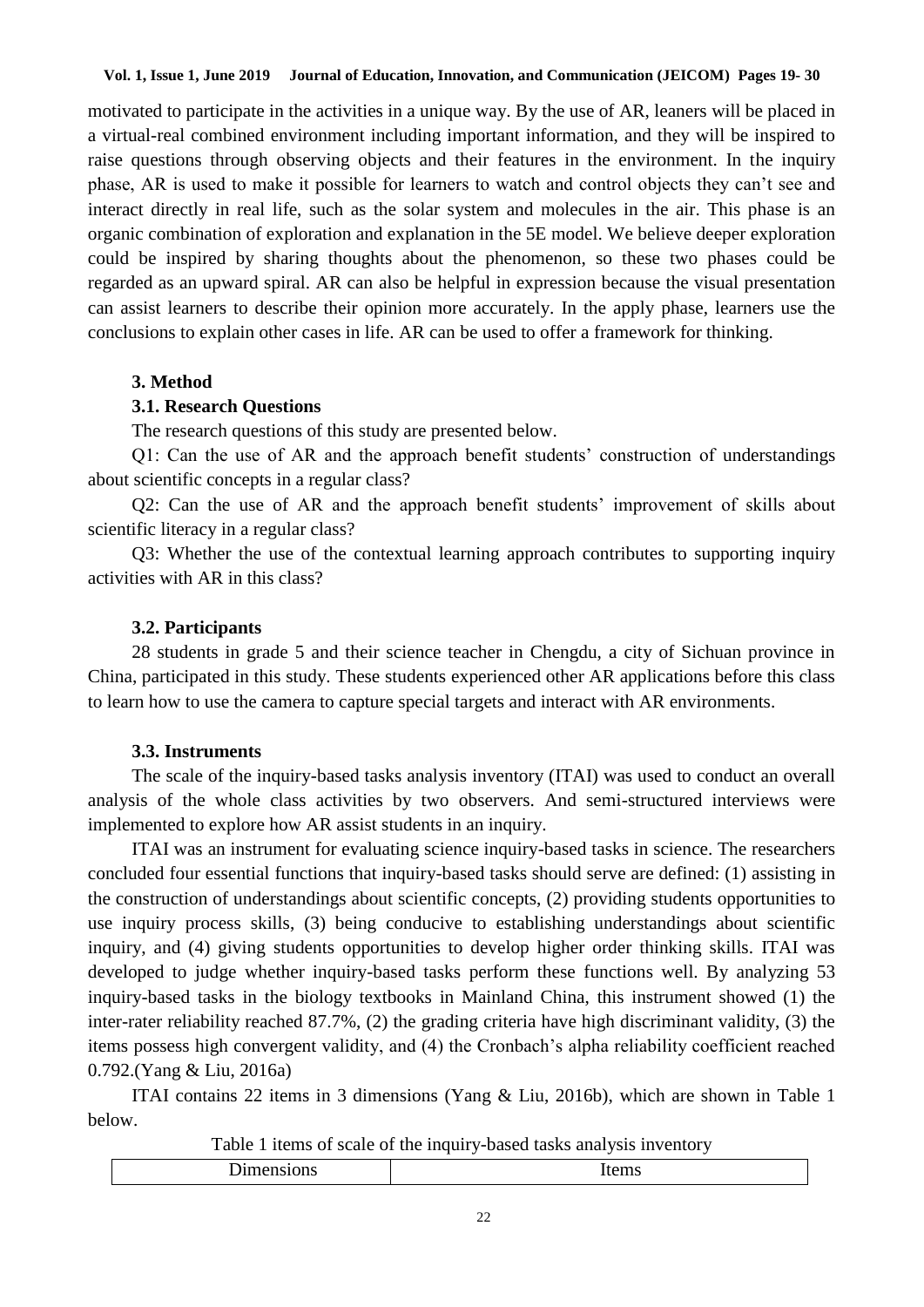| Dimension 1: To assist in             | 1. Scientific concepts involved in this task are           |
|---------------------------------------|------------------------------------------------------------|
| the construction of understandings    | consistent with the objectives of the lesson               |
| about scientific concepts             | 2. Understandings about the involved concepts              |
|                                       | contribute to learning core ideas                          |
| Dimension 2: in this task,            | 3. Observing                                               |
| students are expected to use the      | 4. Inferring                                               |
| following skills                      | 5. Measuring                                               |
|                                       | 6. Communicating                                           |
|                                       | 7. Classifying                                             |
|                                       | 8. Predicting                                              |
|                                       | 9. Controlling variables                                   |
|                                       | 10. Defining operationally                                 |
|                                       | 11. Formulating hypotheses                                 |
|                                       | 12. Interpreting data                                      |
|                                       | 13. Asking questions                                       |
|                                       | 14. Formulating models                                     |
| Dimension 3: The text of              | 15. Scientific inquiry all begin with a question,          |
| this task reflects the following      | but do not necessarily test a hypothesis                   |
| understandings<br>about<br>scientific | 16. There is no single set and sequence of steps           |
| inquiry                               | or methods followed in all inquiries                       |
|                                       | 17. Inquiry procedures are guided by the<br>question asked |
|                                       | performing<br>18.<br>scientists<br>All<br>the<br>same      |
|                                       | procedures may not get the same results                    |
|                                       | 19. Inquiry procedures can influence results               |
|                                       | 20. Conclusions must be consistent with the                |
|                                       | data collected                                             |
|                                       | 21. Scientific data are not the same as scientific         |
|                                       | evidence                                                   |
|                                       | Explanations are developed<br>22.<br>from<br>a a           |
|                                       | combination of collected data and what is already          |
|                                       | known                                                      |

Semi-structured interviews were used to examine if and how AR changed students' learning in the teacher's view. The outline of the interviews is shown below.

1) What do you know about AR and what characteristics do you think it has?

2) What functions does AR play in classroom activities?

- 3) If AR can't be used, how will you manage this class?
- 4) In what activities in the class is AR helpful to students?
- 5) How AR assist students in the activities?
- 6) What preparation should teachers do before using AR in class?

7) What should teachers do when students using AR in class?

8) What effects will the use of AR in class have on the growth of students?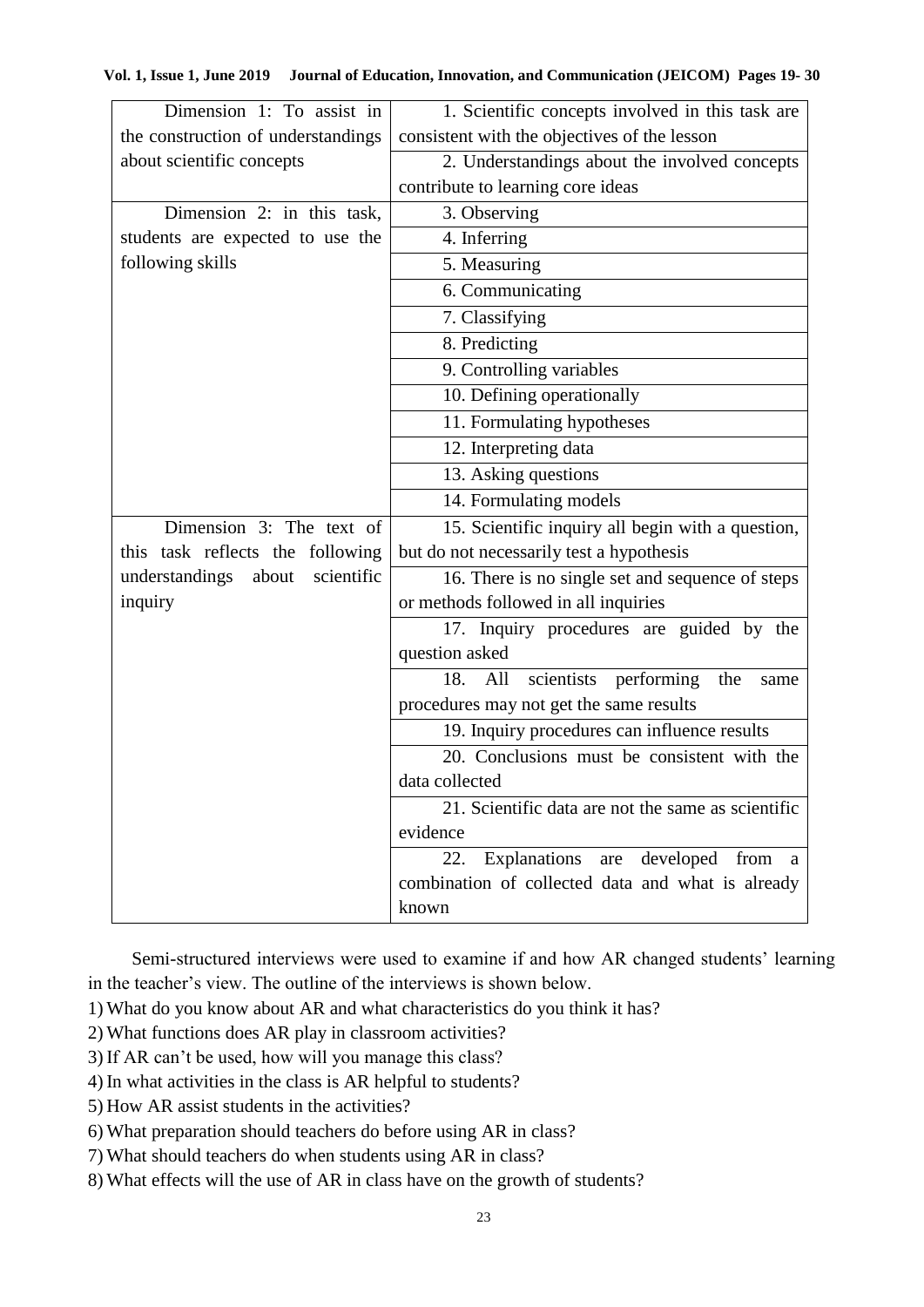9) Do you have any suggestions for teachers preparing to use AR in class?

### **3.4. AR Application Design**

In this study, the application, called *Secrets of Rainbow*, containing three main scenes is designed. It could run on Android devices with cameras and gyroscopes. This application was developed based on the Unity 3D engine and Vuforia SDK.

*Secrets of Rainbow* contains three main scenes: (1) Find Rainbow; (2) Time for Rainbow; and (3) Watch Rainbow Together. These scenes are designed and implemented to make inquiry activities in class more vivid and interactive.

# 1) Find Rainbow

Users can observe views before a rain, during a rain, and after a rain around by lifting the device to different directions with the gyroscope. There are four buttons at the bottom left of the *screen, clouds, rain, go to watch rainbow* and *once again*, which are clicked to change the virtual views presented. The main elements in this scene include clouds, raindrops, rainbow and setting sun. This scene shows the conditions for the rainbow to appear: (1) after a rain, (2) water vapour in the air and (3) setting sun.

## 2) Time for Rainbow

Users can explore the best time to watch a rainbow in this scene. By capturing a special card with the camera, the white little man, the sun and rainbow will be presented. Sliding on the scrollbar at the bottom can change the time and cause a change in the position of the sun and rainbow. Buildings will appear or disappear when the city button is clicked. The top right corner of the screen is the perspective of the little man, which can be changed by colliding and rotating the little man. This scene mainly shows the connection between the sun and the rainbow in position, implying the time of day when the rainbow can be seen.

3) Watch Rainbow Together

Users can explore the best location to watch a rainbow in this scene. By capturing two special cards with the camera, the white little man and the yellow little man with the water drop and the rainbow in their each perspective will be presented as shown in [Figure 2.](#page-5-0) Moving one of the cards can change the yellow man's position and cause the position and size's changes of his rainbow. This scene mainly shows the location where the rainbow can be seen, implying why at some places we can see the rainbow and at some places we can't.



Figure 2 the application guides students explore location to watch rainbow

### <span id="page-5-0"></span>**3.5. Instructional Design**

In this study, a science lesson for fifth-grade students, also named "Secrets of Rainbow", containing some learning activities with mobile-based AR applications were designed. This lesson would be implemented after students learned the reflection, refraction, and dispersion of light as a unit supplement lesson.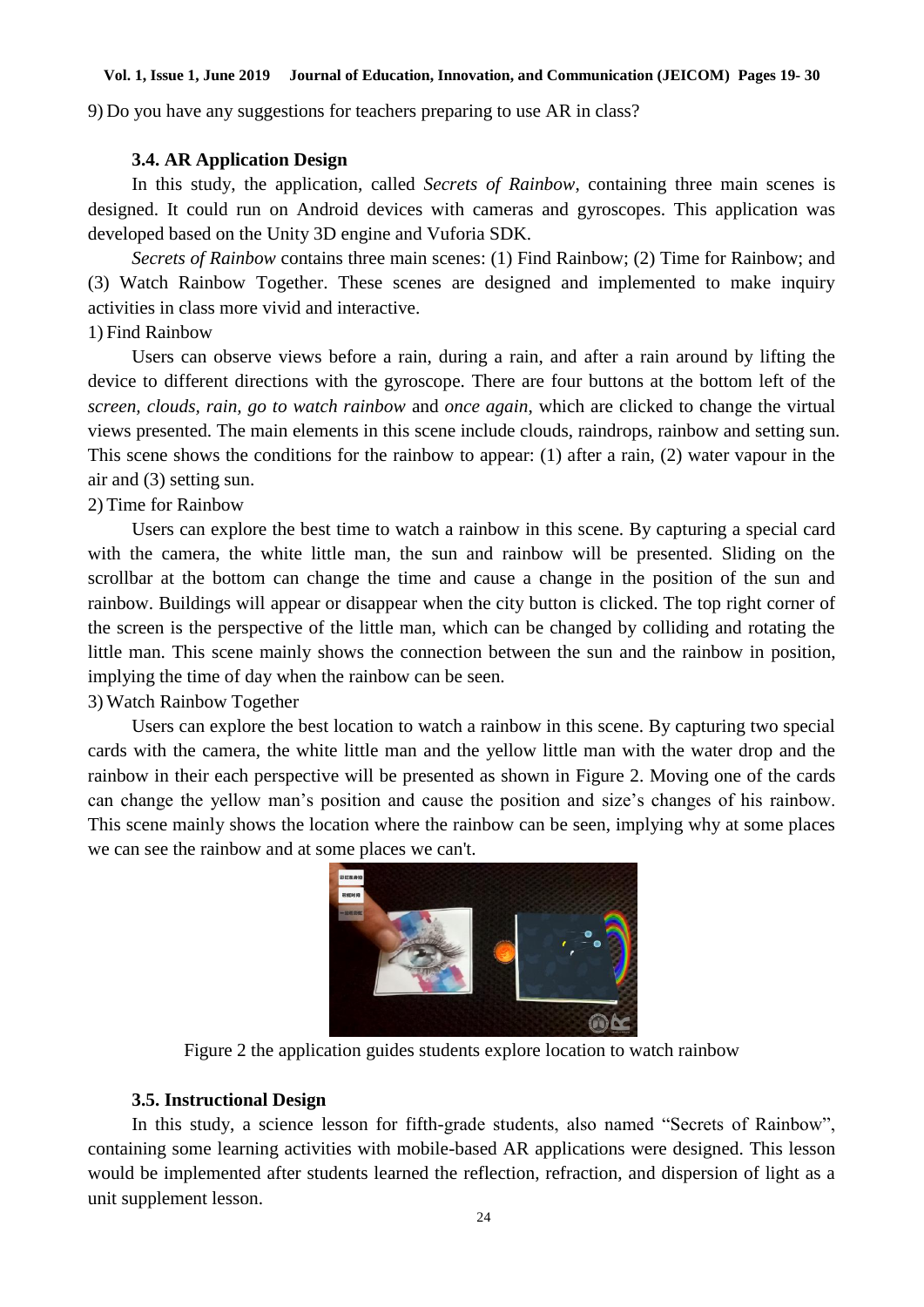The basic goal of this lesson is to understand the conditions of the rainbow and the rainbow is always in the opposite direction of the sun. Inquiry activities were carried out to help students construct this knowledge by themselves, during which students needed to observe the views, raise their interesting questions, verify their hypothesis through the combination of a virtual and real environment. These inquiry activities are the core of this lesson and the reason for using AR technology. Rainbow is a charming meteorological landscape that requires special conditions to form that most of the students are interested in, and it can hardly be controlled by humans. The use of AR offers visible variables for the students to change and presents the corresponding phenomenon, which helps students know the principles about the rainbow and inspire them to take a closer look in real life if that happens.

In this lesson, every two students would have a tablet, so they could learn with the AR application together. Pairs of students should cooperate in integrating with cards and application, analyzing what they observe, and recording their findings on the list given by the teacher. berate in integral<br>adings on the list<br> $\frac{W \text{ atm ng up } 6 \text{ m h}}{W \text{ atm ng up } 6 \text{ m h}}}$ 



Figure 3 structure of the lesson

<span id="page-6-0"></span>The basic structure of this lesson is shown in [Figure 3.](#page-6-0) The mobile-based AR application is used in warming up and two inquiry activities. The first 3 minutes of the lesson is used in warming up, in that step teachers present pictures of the rainbow as well as lead students to use AR application experience the form of a rainbow and observe rainbow views as shown in [Figure 4.](#page-6-1) In the next five minutes, students shared their findings in the AR observation and raise questions about rainbow according to their finding under the teacher's guide. After that, they asked questions based on their prior knowledge. Students solved why there are seven colours in the rainbow and why the colours of the rainbow always presented from red to purple. Then, they wanted to explore when and where to watch the rainbow through inquiry activities.

<span id="page-6-1"></span>

Figure 4 students were looking for rainbow with AR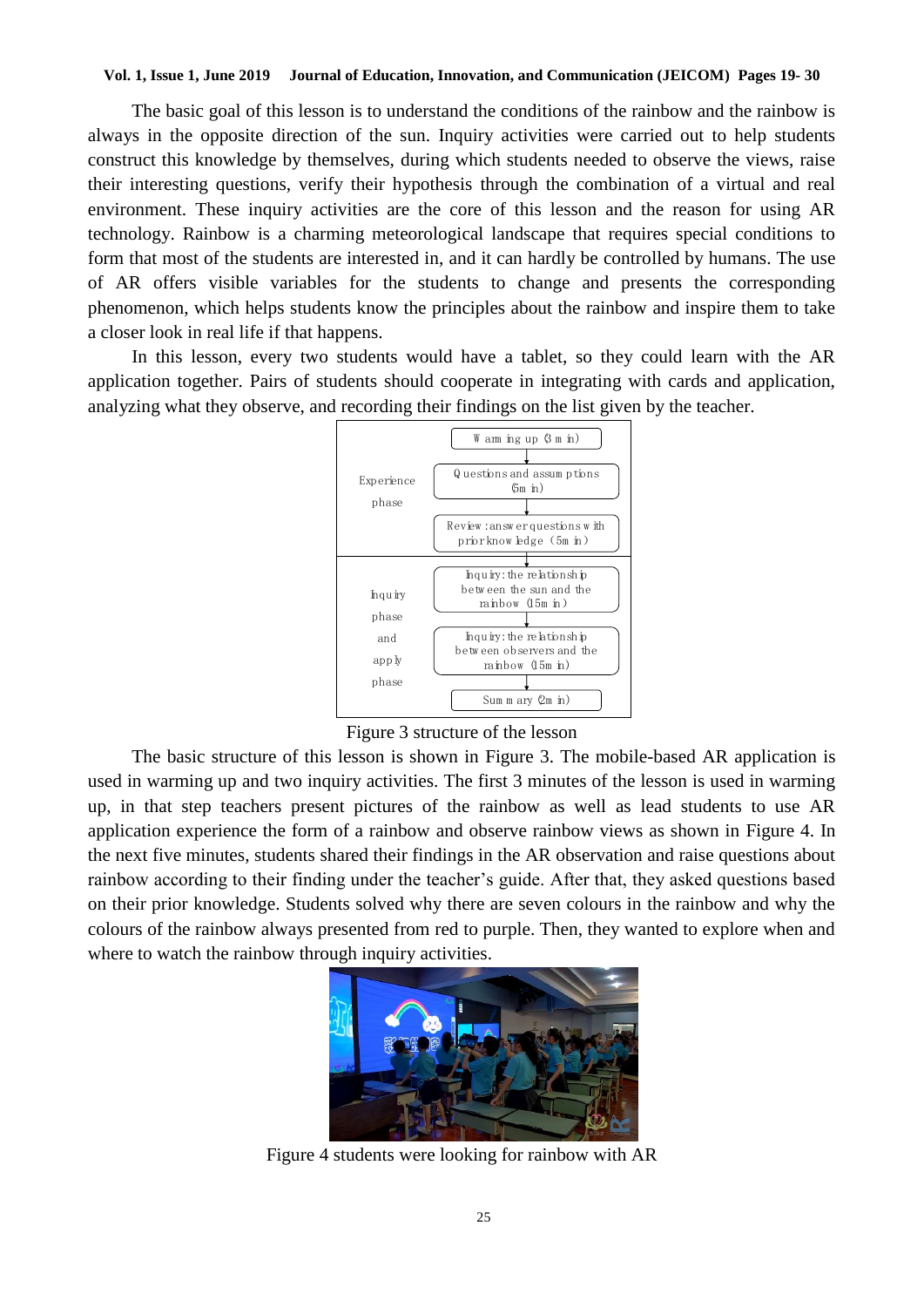There are four steps in each of the inquiry activities as shown in [Figure 5.](#page-7-0) The teacher would give a question students raised in step 2 and offer several different choices. After students choosing one, the whiteboard system would present the statistics on the number of people selected for every option. Then the teacher introduced the corresponding AR application scene to students and assist them to make the inquiry plan.



Figure 5 structure of the inquiry activities

<span id="page-7-0"></span>Exploration with AR application was the core of each inquiry activity. Students needed to observe, guess and discuss independently and reach agreement in groups as shown in [Figure 6.](#page-7-1) Nearly 6 minutes later, a pair of students would be asked to share their inquiry process and results through the link between their tablet and the whiteboard in the classroom. Other students and the teacher would discuss their results and conclude the rules after their presentation. When students determined their conclusion, the teacher would list several situational questions for students and help them to understand and apply the conclusions.



Figure 6 students were exploring best time to observe rainbow

<span id="page-7-1"></span>At the end of this class, the teacher led students to recall what they had learned in this class and inspired them to explore more about the relevant phenomenon in real life.

# **4. Results**

Two observers evaluated the class based on ITAI, and an interview with the teacher was conducted after we got the observation results to collect the teacher's thoughts about the integration of AR and teaching.

# **4.1 Results of observation**

The two observers judged every item according to the content and guidance of ITAI, and there are 15 abilities they both agree involved in this lesson as shown in [Table 2.](#page-7-2)

Table 2 the unanimous items of observers

<span id="page-7-2"></span>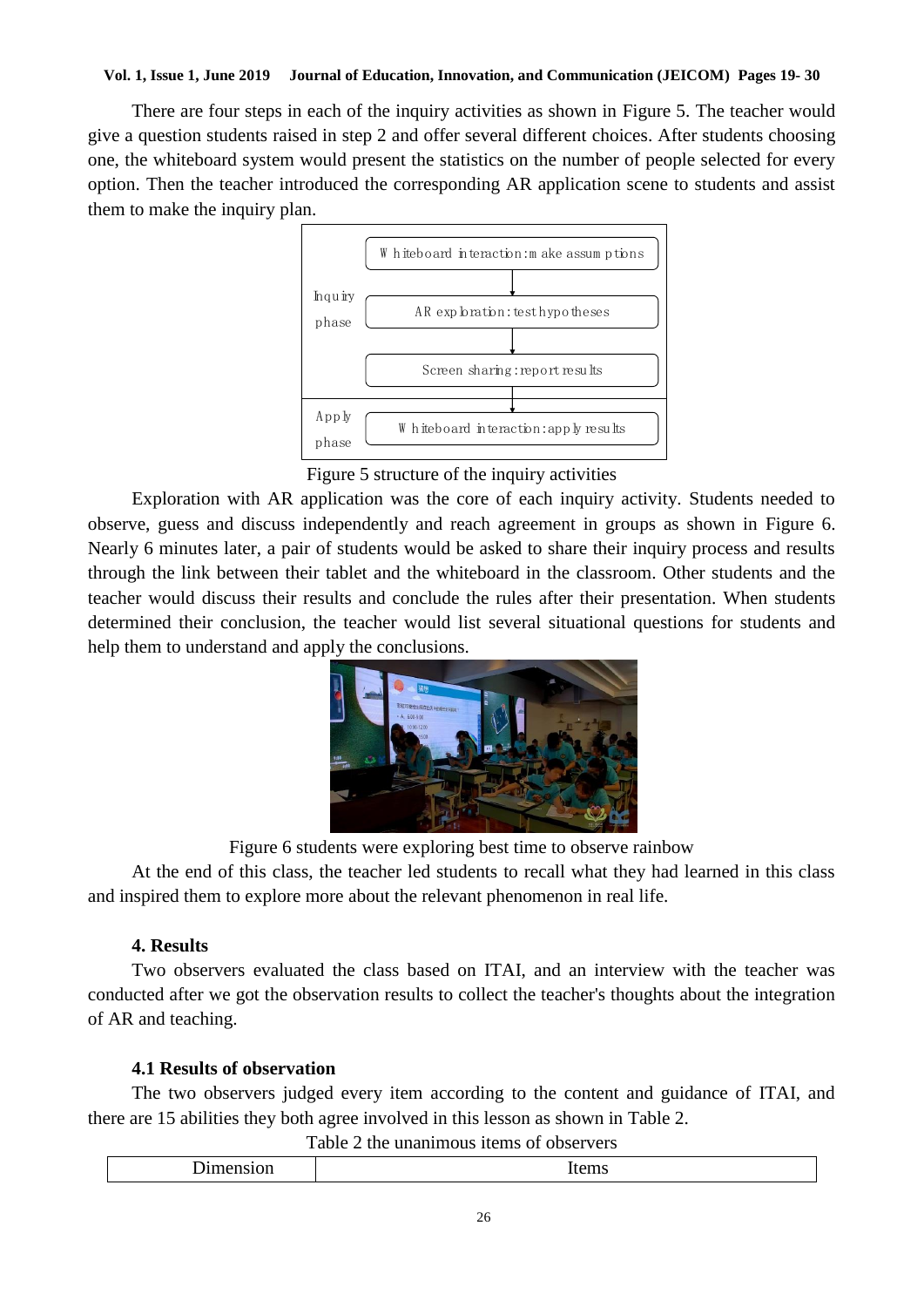| Vol. 1, Issue 1, June 2019 Journal of Education, Innovation, and Communication (JEICOM) Pages 19-30 |  |  |  |
|-----------------------------------------------------------------------------------------------------|--|--|--|
|-----------------------------------------------------------------------------------------------------|--|--|--|

| Dimension 1: To            | 1. Scientific concepts involved in this task are consistent  |
|----------------------------|--------------------------------------------------------------|
| assist in the construction | with the objectives of the lesson                            |
| of understandings about    | 2. Understandings about the involved concepts contribute     |
| scientific concepts        | to learning core ideas                                       |
| Dimension 2:<br>in         | 3. Observing                                                 |
| this task, students<br>are | 4. Communicating                                             |
| expected to use<br>the     | 5. Predicting                                                |
| following skills           | 6. Controlling variables                                     |
|                            | 7. Formulating hypotheses                                    |
|                            | 8. Asking questions                                          |
|                            | 9. Formulating models                                        |
| Dimension 3: this          | 10. Scientific inquiry all begin with a question, but do not |
| reflects<br>the<br>task    | necessarily test a hypothesis                                |
| following understandings   | 11. Inquiry procedures are guided by the question asked      |
| about scientific inquiry   | 12. All scientists performing the same procedures may not    |
|                            | get the same results                                         |
|                            | 13. Inquiry procedures can influence results                 |
|                            | 14. Scientific data are not the same as scientific evidence  |
|                            | 15. Explanations are developed from a combination of         |
|                            | collected data and what is already known                     |

In the dimension of construction of understandings about scientific concepts, both of the observers agreed that the concepts referred to in the objectives of this lesson were the conclusions of these inquiry tasks, and these concepts are components of core ideas described in the national standards. The directions of light propagations and the compositions of light are the concepts students required to manage during 5 to 6 grades in China's primary school. And this lesson containing the inquiry activities were carried out to assist students to construct these concepts based on examples from real life.

In the dimension of scientific skills, observing, communicating, predicting, controlling variables, formulating hypotheses, asking questions and formulating models are 7 skills that were considered in this lesson by observers. Students were required to observe in the virtual and reality combined environment, communicate with their pair to cooperate, predict by choosing answers on the whiteboard, control variables in inquiry where to watch the rainbow, formulate hypotheses before the operation with AR application, ask research questions and formulate models about the form of a rainbow. One of the observers thought classifying also exist in this lesson, for students needed to distinguish among different phenomenon. But the other observer thought there was no clear classification.

In the dimension of understandings about scientific inquiry, both of the observers believed this lesson was helpful for students to acquire deeper understandings about the science inquiry process. The ignorance in this lesson was about concluding based on data collected. Observers guessed it was because the lesson aimed to apply some knowledge in explaining real situations, so this lesson focused on observing and assuming more.

## **4.2. Results of teacher interview**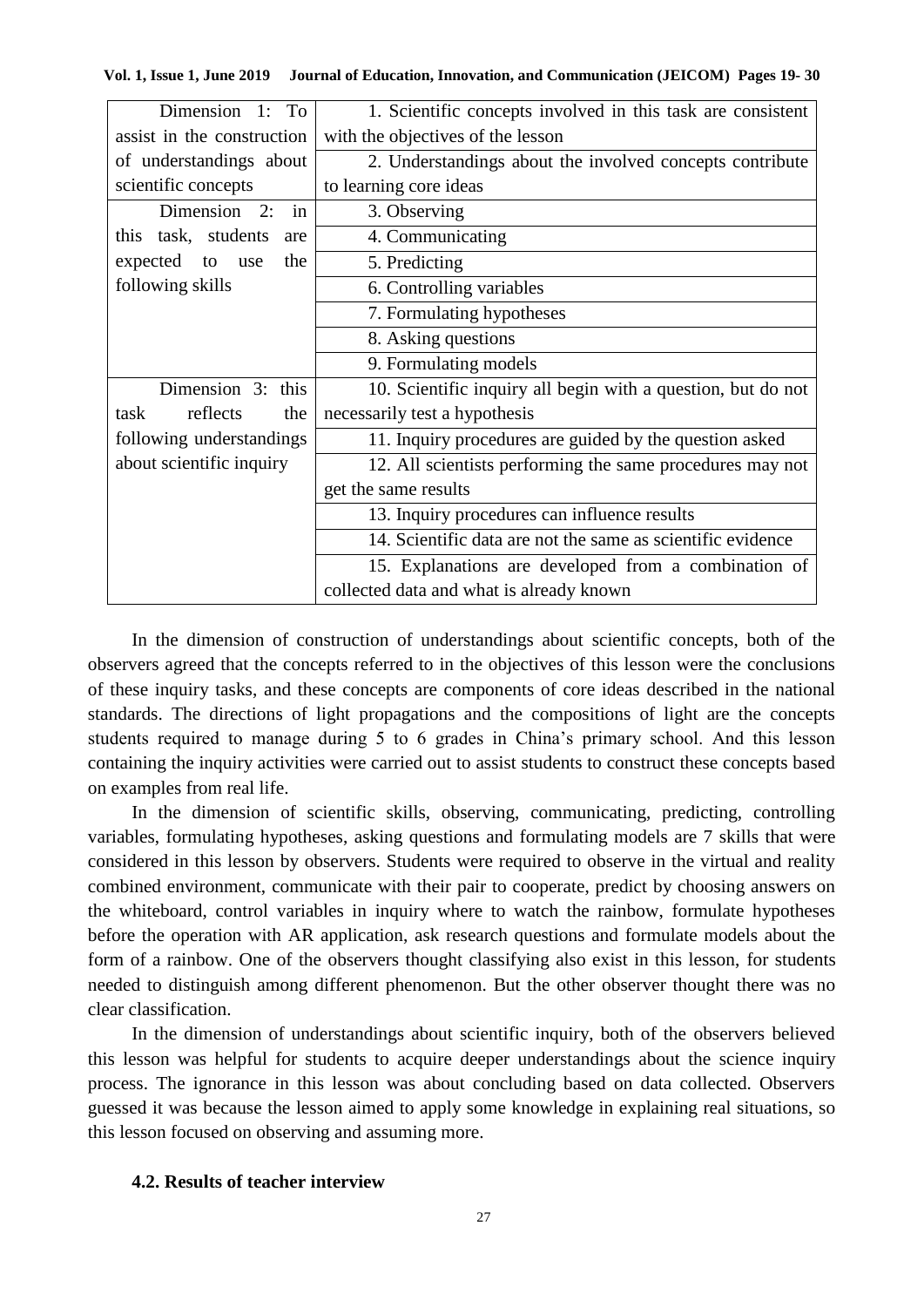In the interview with the teacher, questions mainly focused on why teacher choose to use AR in this lesson and how AR assist students in dimensions of ITAI. The teacher proposed to use AR to explore the rainbow and participated in the design of the application. And the teacher was also one of the instructional designers of this lesson.

The teacher thought that the advantage of AR in teaching or learning lied in its ability to promote students' intuitive feelings through the interaction with the combination of virtual objects and real environment. Using AR to present rainbow, which was an interesting mystery in students' opinion, could make students feel pleased and positive and let them connect knowledge with interesting life phenomenon.

As for skills in inquiry, the teacher claimed that AR has a strong ability to express the situations, which was able to highlight the important variables and their features in the phenomenon so that students could pay attention to the connection between variables they have not noticed in real life. And the well-designed AR application helped organize the whole inquiry process in observation, hypothesis, exploration, and conclusion. Otherwise, AR was good at controlling variables for it simplifies the complex phenomenon to prominent the objects related to the lesson's basic goals. Most importantly, the use of AR also helped students develop the ability of autonomous learning.

In the group task in this lesson, the teacher explained that pair works were regular in science class to help students' expression, communication, and construction. Students in a pair could learn from each other and share the pressure of the task.

To use AR well in class, teachers needed to do more preparation and change their roles in class. Before class, teachers should integrate AR in the teaching process well to avoid using technology for its own sake. And in class, teachers' work was to assist students, helping promote the process of activities, test students' learning results, and inspire students to explore independently. Although there were more efforts, students' performances would bring teachers a high sense of achievement.

# **5. Discussion and conclusion**

In this study, an AR application was specially designed and implemented to create a virtualreality combined environment for students taking an optical inquiry task about the rainbow in grade 5. Moreover, a mixed methods research approach was used to test the contextual learning approach based on AR. The experimental results revealed that using AR in this lesson can assist in the construction of understandings about scientific concepts, provide students opportunities to use inquiry process skills, and develop students' higher order thinking skills. Furthermore, by interviewing the teacher, we found AR plays complex roles in inquiry activities and a matched instructional approach is necessary for ensuring the integration between AR and learning.

In this study, the contextual learning approach was the core of the learning process, by which the environment created by AR inspires students' observation, exploration, and expression successfully. In the experience phase of this lesson, students were touched by the formation and beauty of the rainbow, when they extracted the objects and their features related to the rainbow. Then their deep feelings engaged them to raise more questions and make hypothesises. The vivid presentation based on AR is indeed able to arouse students' interests and promote them to construct knowledge (Takahashi et al., 2013; H. T. Zimmerman et al., 2016). In the inquiry phase, AR application was used to help come to a consistent conclusion, when the teacher asked one group of students showed their exploration and shared their results after each exploration activity. As Yoon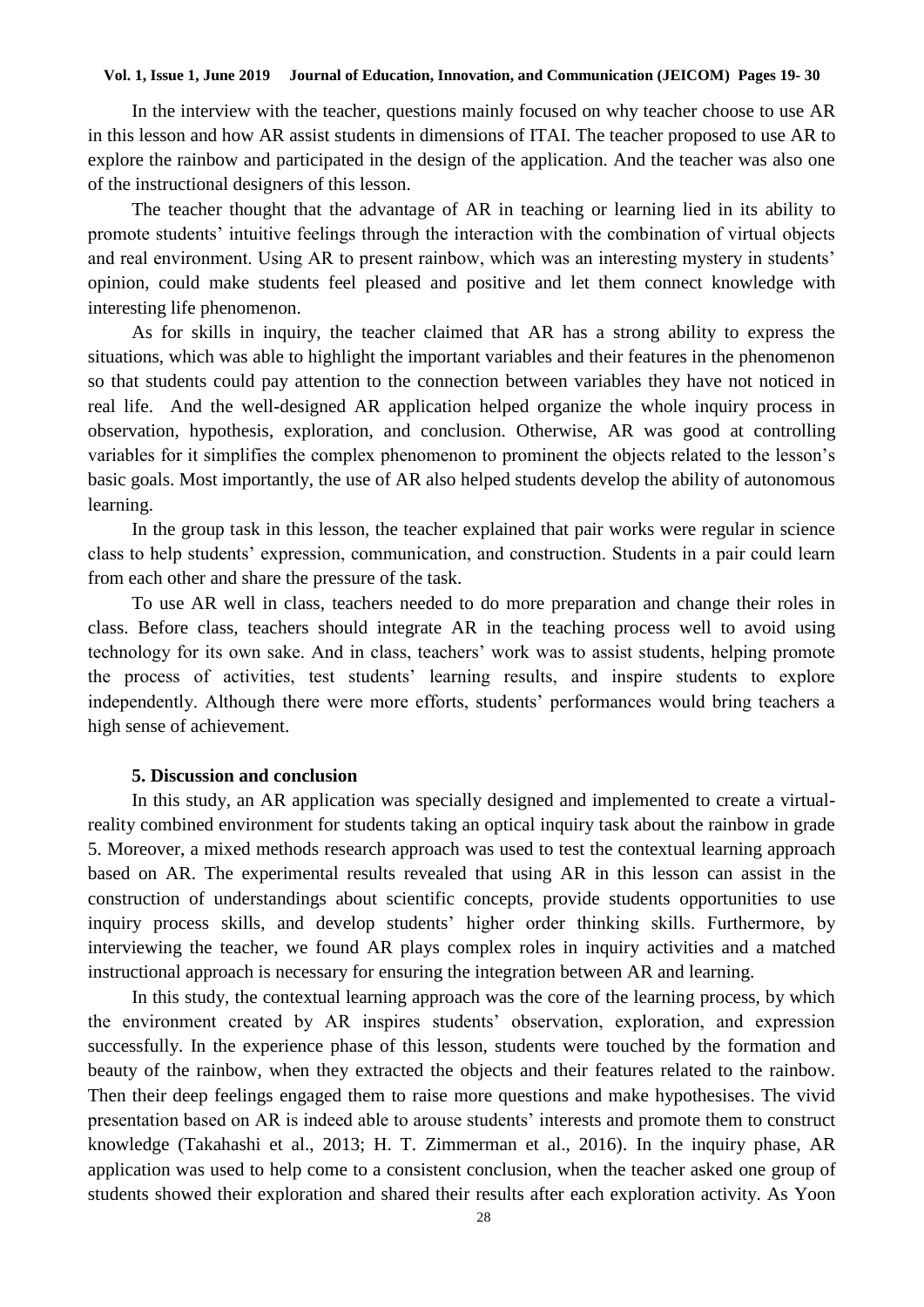and Wang (2014) once discovered, AR could promote more expressions and consistency in collaboration. In the apply phase, explaining other cases in life with AR application promoted concept understandings and knowledge model constructions. The probable reason is that coordinating images in AR with actual samples enhanced students' understanding of concepts(Heather Toomey Zimmerman et al., 2015).

It has been clear that AR has the potential to create abundant learning environments, and the contextual learning approach has played a vital role in integrating AR with inquiry activities properly. In the future, how to use AR properly in teaching and learning deserves more continuous attention.

### **6. Acknowledgement**

The lesson in this study was implemented in Jitou primary school in Chengdu, Sichuan province, China. Several teachers in the school helped us with our research, especially Guangxi Li, the teacher who taught with AR and interviewed with us. Our work is supported by the National Natural Science Foundation of China (61602043) and 2019 Comprehensive Discipline Construction Fund of Faculty of Education, Beijing Normal University.

### **7 References**

- Asai, K., Sugimoto, Y., & Billinghurst, M. (2010). *Exhibition of lunar surface navigation system facilitating collaboration between children and parents in Science Museum.* Paper presented at the Proceedings - VRCAI 2010, ACM SIGGRAPH Conference on Virtual-Reality Continuum and Its Application to Industry.
- Azuma, R., Baillot, Y., Behringer, R., Feiner, S., Julier, S., & Macintyre, B. (2001). Recent advances in augmented reality. *Computer Graphics and Applications, IEEE, 21*(6), 34-47. doi:10.1109/38.963459
- Bruns, E., Brombach, B., Zeidler, T., & Bimber, O. (2007). Enabling Mobile Phones To Support Large-Scale Museum Guidance. *MultiMedia, IEEE, 14*(2). doi:10.1109/MMUL.2007.33
- Bybee, R. W. (2014). The BSCS 5E instructional model: Personal reflections and contemporary implications.(Guest Editorial). *Science and Children, 51*(8), 10.
- Carmigniani, J. (2011). Augmented reality technologies, systems and applications. *Multimedia tools and applications, 51*(1), 341-377.
- Chang, S.-C., & Hwang, G.-J. (2018). Impacts of an augmented reality-based flipped learning guiding approach on students' scientific project performance and perceptions. *Computers & Education, 125*, 226-239. doi:10.1016/j.compedu.2018.06.007
- Chen, C. H., Chou, Y. Y., & Huang, C. Y. (2016). An Augmented-Reality-Based Concept Map to Support Mobile Learning for Science. *Asia-Pacific Education Researcher, 25*(4), 567-578. doi:10.1007/s40299-016-0284-3
- Dunleavy, M., Dede, C., & Mitchell, R. (2009). Affordances and Limitations of Immersive Participatory Augmented Reality Simulations for Teaching and Learning. *Journal of Science Education and Technology, 18*(1), 7-22. doi:10.1007/s10956-008-9119-1
- Falk, J. H., & Dierking, L. D. (2000). Learning from museums: visitor experiences and the making of meaning. In (Vol. 15). Portland: Ringgold Inc.
- Kusmayadi, T. A., Riyadi, Kartikaningtyas, V., & Kusmayadi, T. A. (2017). Contextual Approach with Guided Discovery Learning and Brain Based Learning in Geometry Learning. *Journal of Physics: Conference Series, 895*. doi:10.1088/1742-6596/895/1/012024